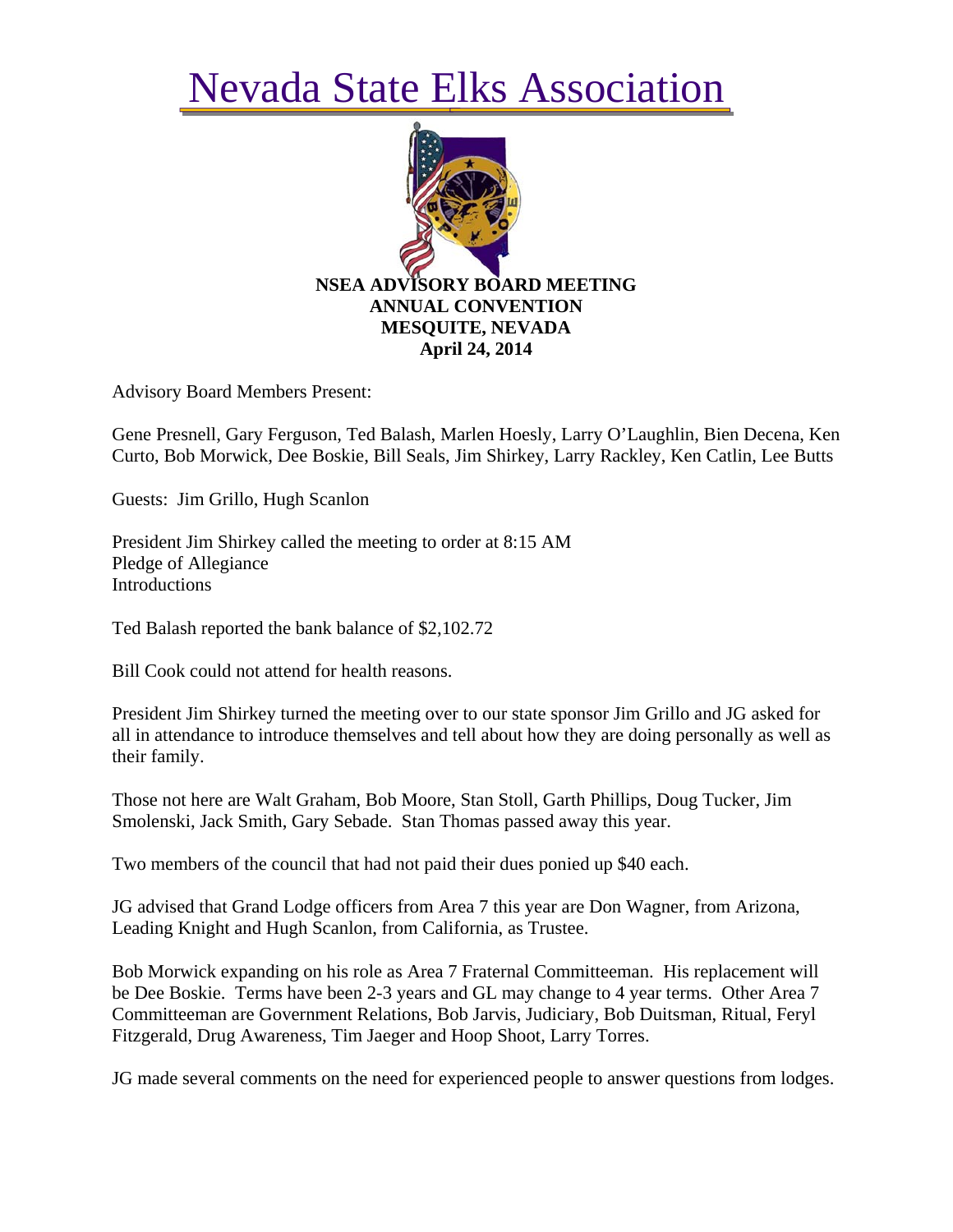Lee Butts advised that the NSEA Historian position is not filled. Gene Presnell may do the job. JG advised that the incoming President should have all of the positions named by the November Mid-Term meeting for Advisory Council input. Should the positions be for a two year term? Some have been there for many years and should be rotated to allow for more members to be involved.

The Advisory Council and DL's should be picking/naming who should be "brought up" for committees. We need new involvement, new blood and input from the President-Elect. Committee chairs still report to the President. The President needs to ask each committee chairman for a report on what they are doing within 6 months from the start of the new lodge year.

Dee Boskie Report: His year has gone well, the investment program started in January and after initial investment fee and market adjustment, the balance is coming back up. Discussed that Al Bye is not at this convention due to a schedule conflict. Members cannot vote at business meeting if their lodge has not paid their per capita dues. The Newsletter Editor John Berg has resigned and the President is looking for a replacement. Each lodge should send their monthly newsletter to all of the NSEA lodges. For the two Drug Awareness trailers, the north trailer is getting a complete makeover with a "Wrap" with new information. It will look like new. The trailer insurance was found to be not paid and that is now being done. Visitations have been interesting and special. It has been an amazing year. The National Hoop Shoot contest was a great experience.

JG would like the Duties of the District Leader copied and distributed. The DL's should know their lodge ER's and should go to DD Visits which should be split between the DL's for attendance. They should take care of their own lodges and the others and they should not be there for many years. They should visit all of the lodges. The Special Deputy position should be for a 5-6 year term. Someday a PSP will replace the current SD. The DDD selection should be signed by both DL's then sent to the SD and Jim Grillo. Bob Morwick is going out as DL so there is an opening. Can a PDD be a DL and not just a PSP? JG says it does not have to be a PSP and would like to have two people named for DL to be sent to the SD and him which does not have to be a PSP. There will be no North/South anything and no North/South comments.

Hugh Scanlon talked about the Elks National Home and its proposed sale. It is not going as planned and therefore not done at this time. Hugh talked about the loss of membership nationally and how it hurts everybody but he thinks the loss is stabilizing.